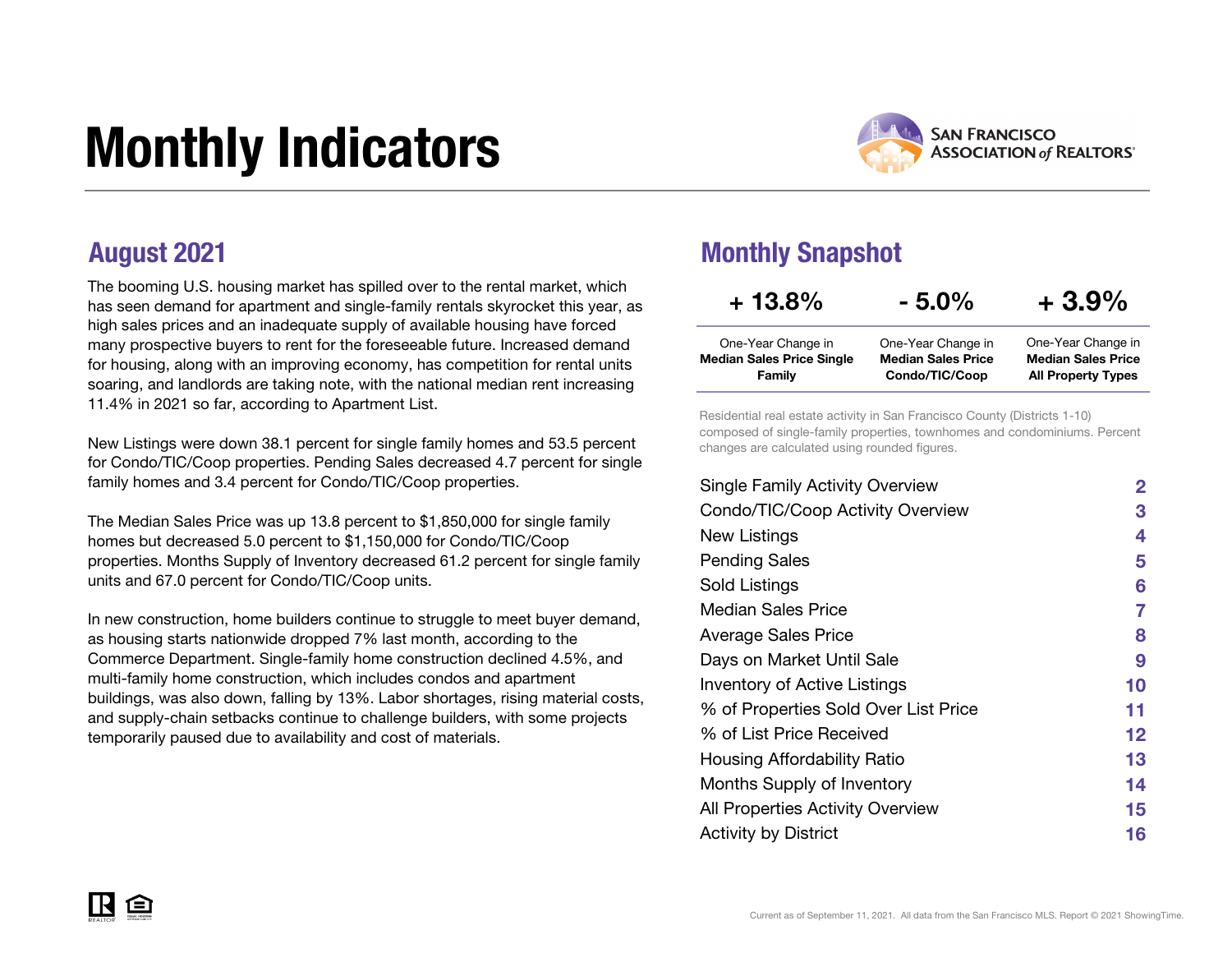## Single Family Activity Overview

Key metrics by report month and for year-to-date (YTD) starting from the first of the year.



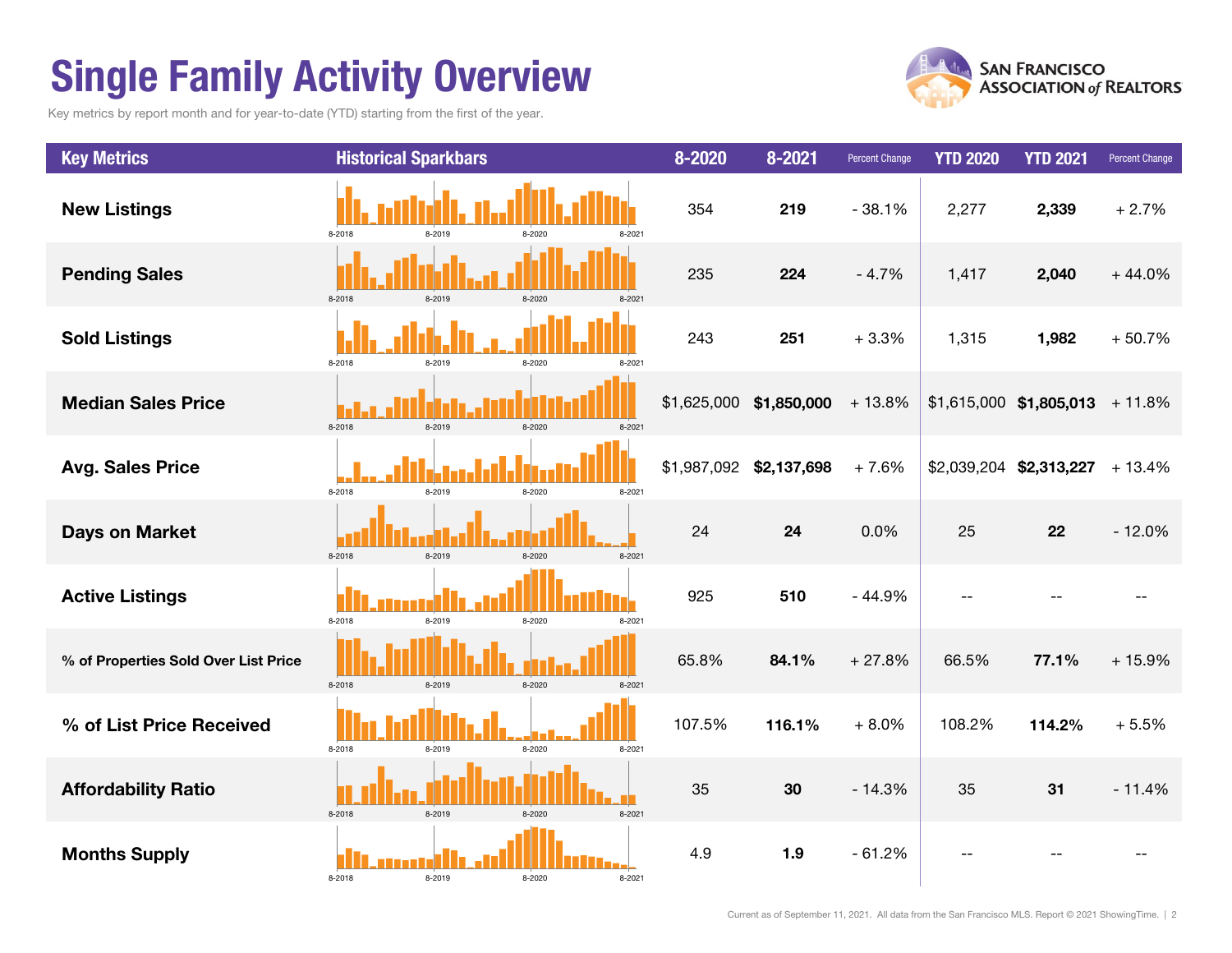## Condo/TIC/Coop Activity Overview

Key metrics by report month and for year-to-date (YTD) starting from the first of the year.



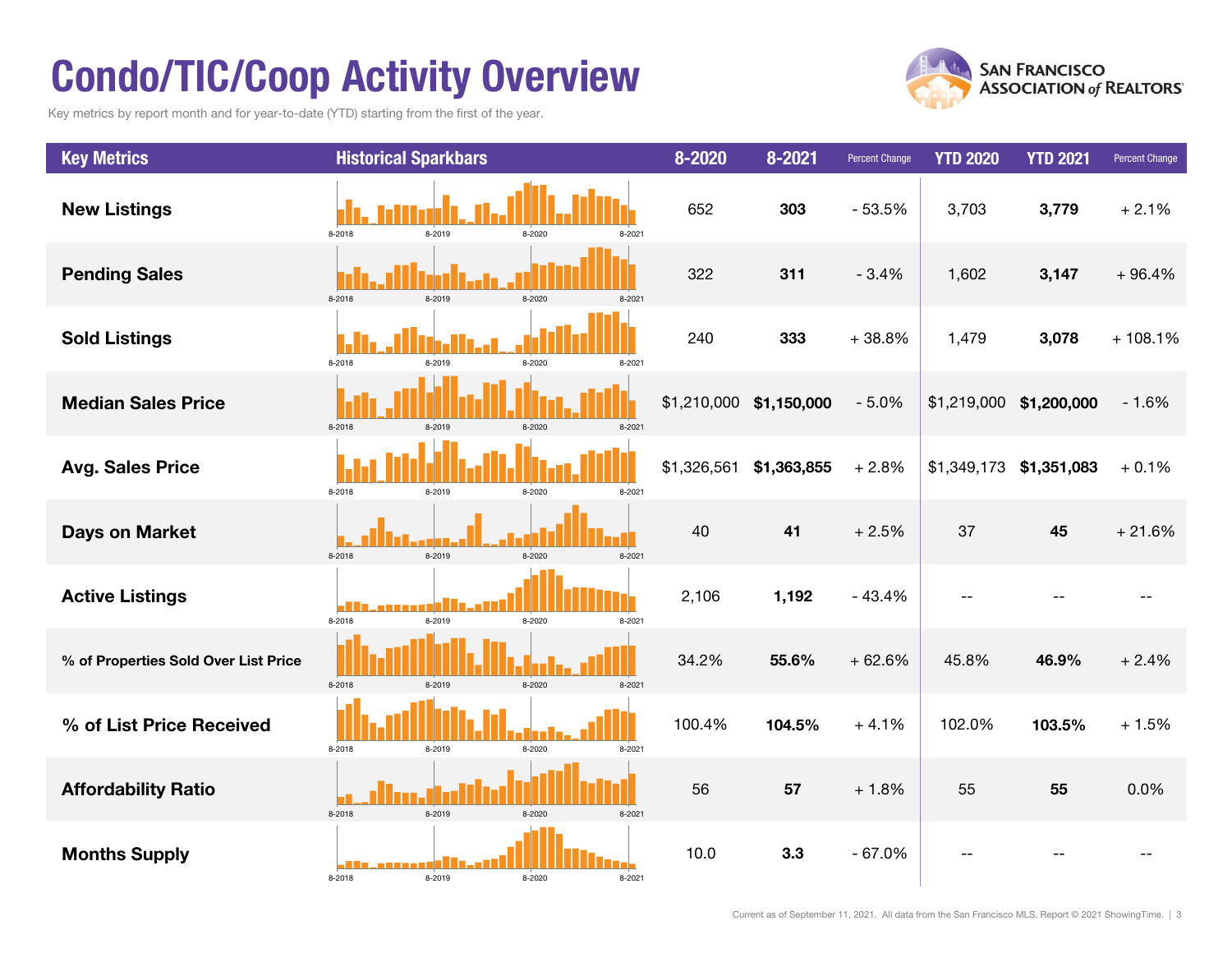### New Listings

A count of the properties that have been newly listed on the market in a given month.







Current as of September 11, 2021. All data from the San Francisco MLS. Report © 2021 ShowingTime. | 4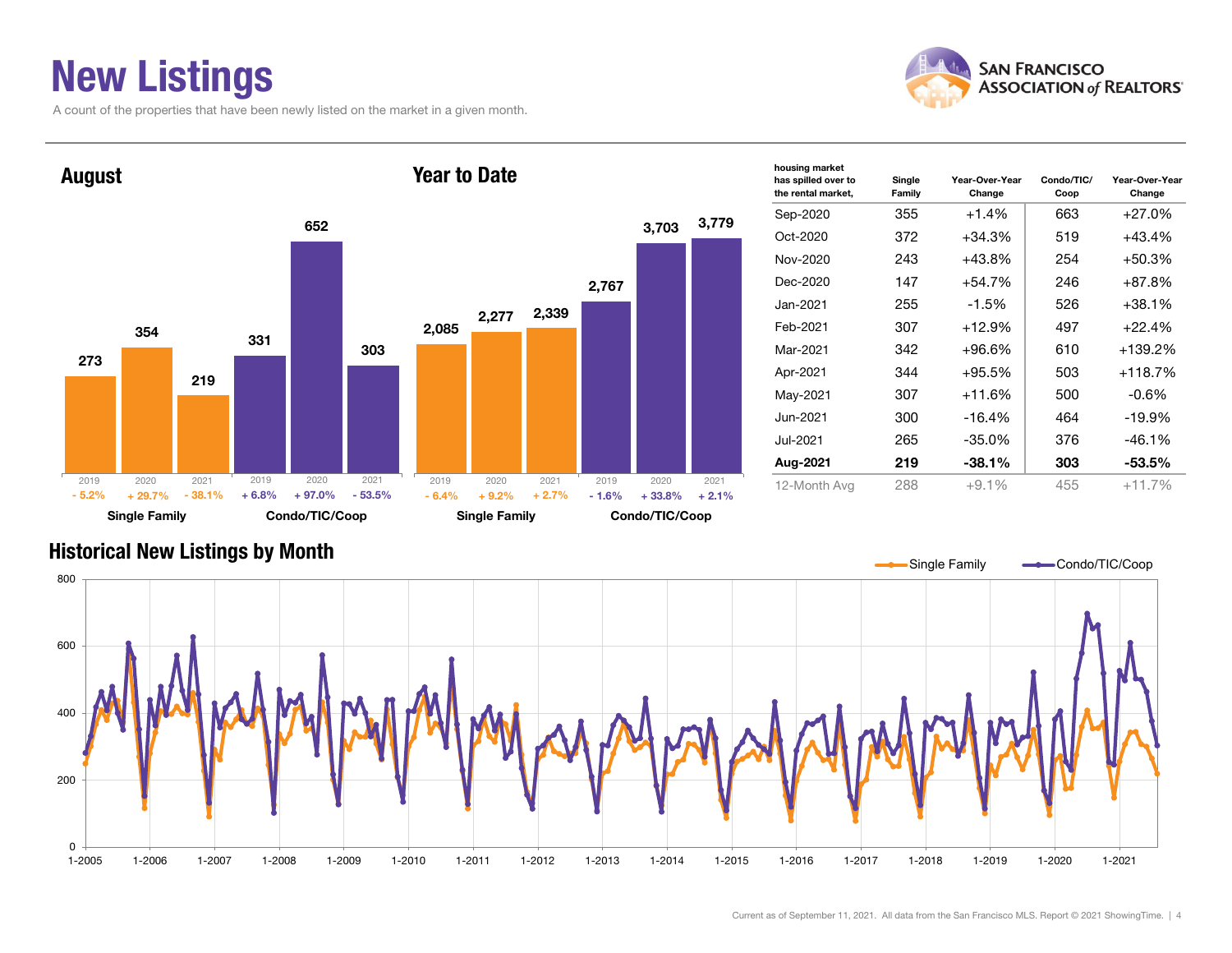### Pending Sales

171

2019

- 15.8%

August

235

2020

A count of the properties on which offers have been accepted in a given month.





| has spilled over to<br>the rental market, | Single<br>Family | Year-Over-Year<br>Change | Condo/TIC/<br>Coop | Year-Over-Year<br>Change |
|-------------------------------------------|------------------|--------------------------|--------------------|--------------------------|
| Sep-2020                                  | 281              | $+29.5%$                 | 305                | $+33.2%$                 |
| Oct-2020                                  | 311              | $+17.8%$                 | 333                | $+5.4%$                  |
| Nov-2020                                  | 307              | +38.3%                   | 299                | $+26.2%$                 |
| Dec-2020                                  | 208              | $+56.4\%$                | 307                | $+100.7%$                |
| Jan-2021.                                 | 172              | +45.8%                   | 291                | $+80.7\%$                |
| Feb-2021                                  | 225              | $+52.0%$                 | 380                | $+67.4%$                 |
| Mar-2021                                  | 290              | $+68.6\%$                | 473                | $+158.5%$                |
| Apr-2021                                  | 286              | $+262.0%$                | 478                | $+419.6%$                |
| May-2021                                  | 309              | $+90.7%$                 | 461                | +227.0%                  |
| Jun-2021                                  | 275              | $+21.1%$                 | 391                | $+67.1%$                 |
| Jul-2021                                  | 259              | $-6.2\%$<br>362          |                    | $+49.6%$                 |
| Aug-2021                                  | 224              | $-4.7\%$                 | 311                | -3.4%                    |
| 12-Month Avg                              | 262              | $+39.7%$                 | 366                | $+73.1%$                 |

#### Historical Pending Sales by Month

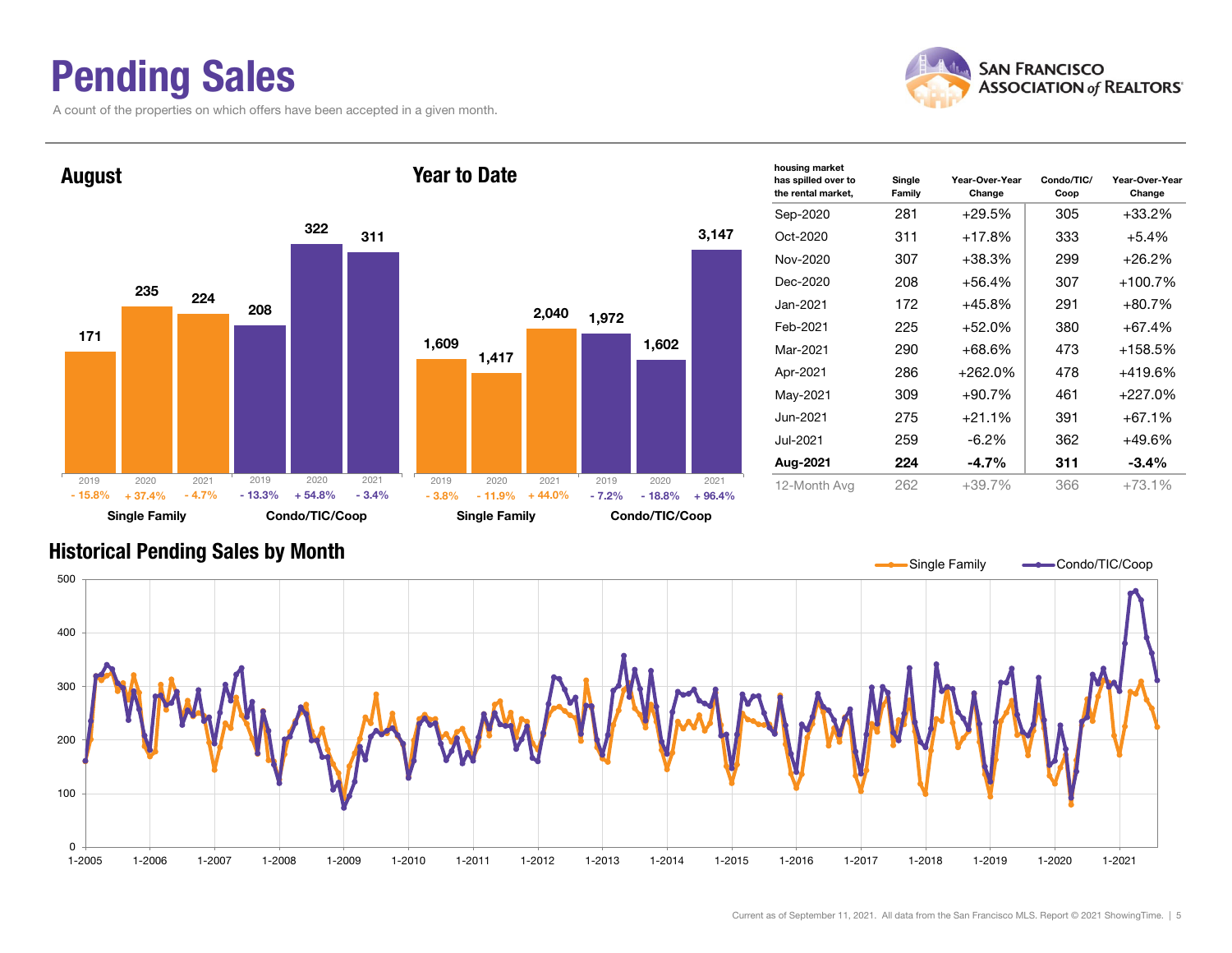### Sold Listings

A count of the actual sales that closed in a given month.





| housing market<br>has spilled over to<br>the rental market, | Single<br>Family | Year-Over-Year<br>Change | Condo/TIC/<br>Coop | Year-Over-Year<br>Change |
|-------------------------------------------------------------|------------------|--------------------------|--------------------|--------------------------|
| Sep-2020                                                    | 257              | +77.2%                   | 323                | +75.5%                   |
| Oct-2020                                                    | 305              | +10.9%                   | 292                | $+8.6\%$                 |
| Nov-2020                                                    | 284              | +26.8%                   | 341                | +25.8%                   |
| Dec-2020                                                    | 302              | $+43.8%$                 | 353                | $+54.1%$                 |
| Jan-2021                                                    | 163              | $+49.5%$                 | 268                | +77.5%                   |
| Feb-2021                                                    | 163              | $+24.4%$                 | 278                | +56.2%                   |
| Mar-2021                                                    | 270              | $+50.8%$                 | 457                | +93.6%                   |
| Apr-2021                                                    | 289              | $+140.8%$                | 461                | $+294.0\%$               |
| May-2021                                                    | 266              | $+133.3\%$               | 441                | +286.8%                  |
| Jun-2021                                                    | 324              | $+79.0%$                 | 470                | $+165.5%$                |
| Jul-2021.                                                   | 256              | $+7.6%$                  | 370                | $+39.1%$                 |
| Aug-2021                                                    | 251              | $+3.3\%$                 | 333                | $+38.8%$                 |
| 12-Month Avg                                                | 261              | $+44.3%$                 | 366                | $+80.4%$                 |

#### Historical Sold Listings by Month



3,078

 $-23.6\% + 108.1\%$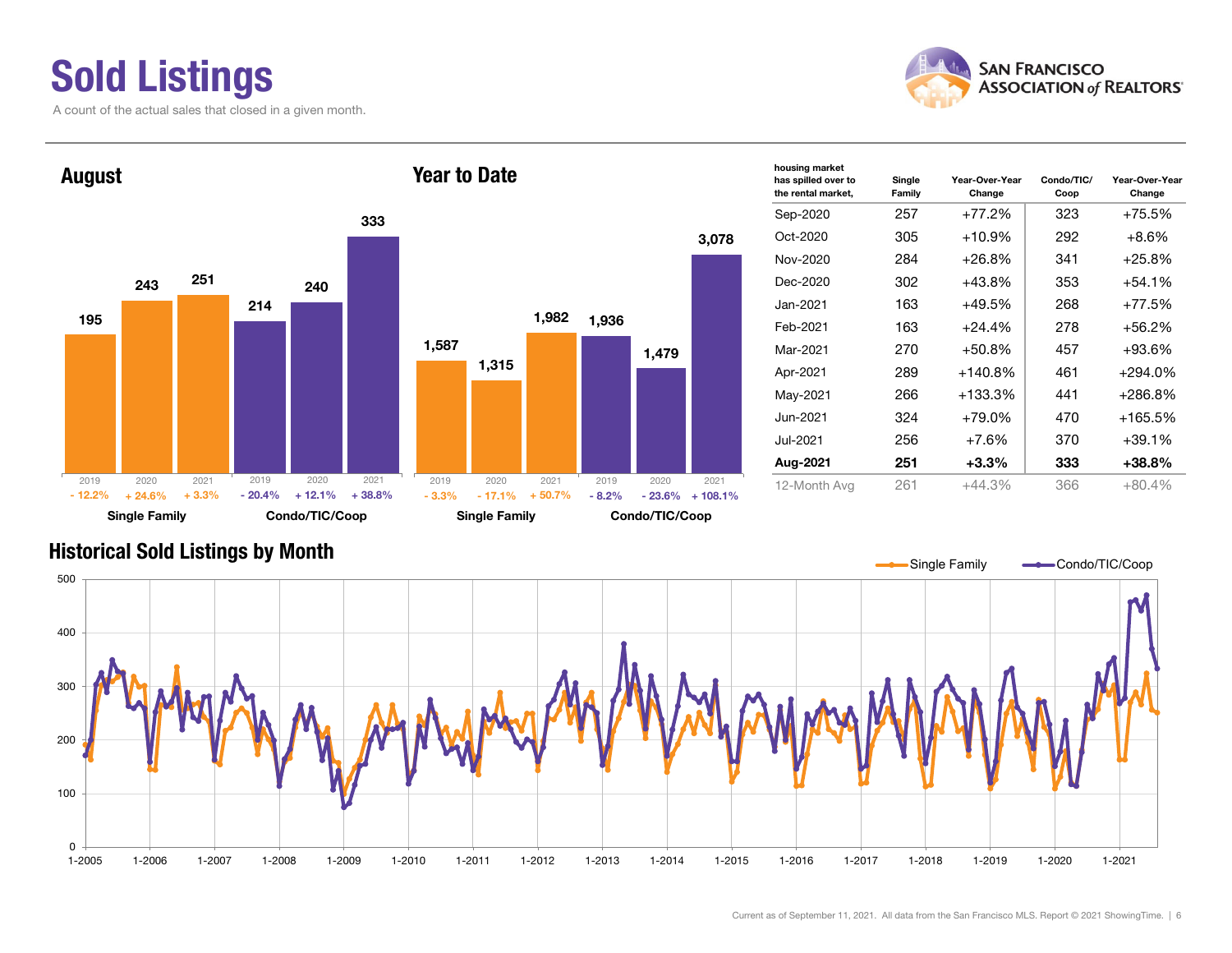#### Median Sales Price

Point at which half of the sales sold for more and half sold for less, not accounting for seller concessions, in a given month.



| housing market<br>has spilled over to<br>the rental market, | Single<br>Family | Year-Over-Year<br>Change | Condo/TIC/<br>Coop | Year-Over-Year<br>Change |
|-------------------------------------------------------------|------------------|--------------------------|--------------------|--------------------------|
| Sep-2020                                                    | \$1,650,000      | $+8.2\%$                 | \$1,175,000        | $-9.6%$                  |
| Oct-2020                                                    | \$1,605,000      | $+0.3%$                  | \$1,152,500        | $-11.4%$                 |
| Nov-2020                                                    | \$1,637,500      | $+7.2%$                  | \$1,172,125        | $+0.2%$                  |
| Dec-2020                                                    | \$1,550,000      | $+11.7%$                 | \$1,100,000        | -7.2%                    |
| Jan-2021                                                    | \$1,600,000      | $+9.6%$                  | \$1,072,500        | $-7.2\%$                 |
| Feb-2021                                                    | \$1,650,000      | $+2.5%$                  | \$1,196,500        | $-5.0\%$                 |
| Mar-2021                                                    | \$1,725,000      | $+9.5%$                  | \$1,221,184        | $-2.3%$                  |
| Apr-2021                                                    | \$1,800,000      | $+12.1%$                 | \$1,200,000        | $-5.9\%$                 |
| May-2021                                                    | \$1,886,500      | +18.8%                   | \$1,225,000        | $+12.6%$                 |
| Jun-2021                                                    | \$1,950,000      | $+12.7%$                 | \$1,250,000        | $+2.0%$                  |
| Jul-2021                                                    | \$1,850,000      | $+15.3%$                 | \$1,209,000        | $-4.1\%$                 |
| Aug-2021                                                    | \$1,850,000      | +13.8%                   | \$1,150,000        | -5.0%                    |
| 12-Month Avg*                                               | \$1,730,000      | $+9.8%$                  | \$1,190,000        | $-2.5%$                  |

#### Historical Median Sales Price by Month

\* Median Sales Price for all properties from September 2020 through August 2021. This is not the average of the individual figures above.



#### **SAN FRANCISCO ASSOCIATION of REALTORS'**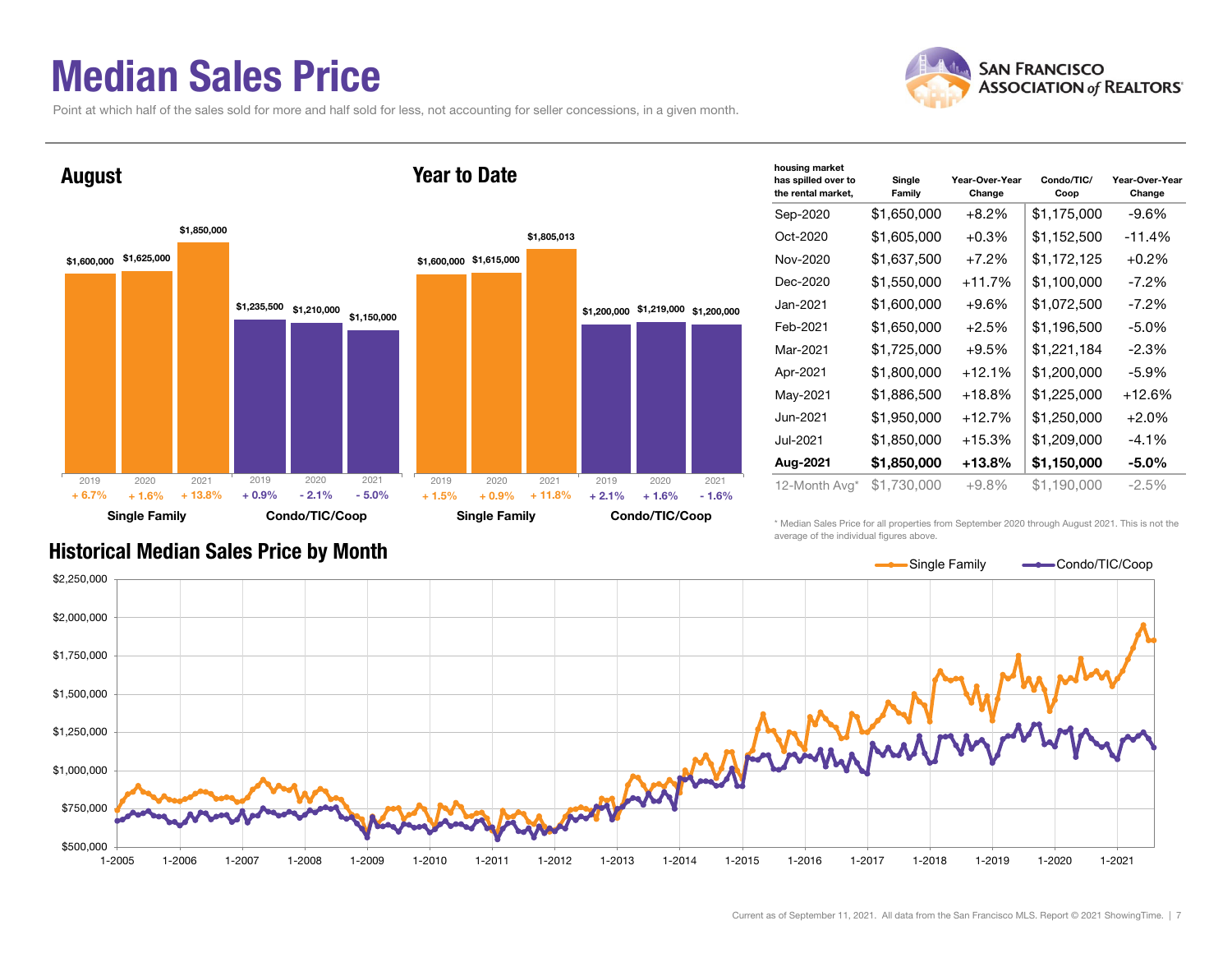#### Average Sales Price

Average sales price for all closed sales, not accounting for seller concessions, in a given month.





| housing market                            |                  |                          |                    |                          |
|-------------------------------------------|------------------|--------------------------|--------------------|--------------------------|
| has spilled over to<br>the rental market, | Single<br>Family | Year-Over-Year<br>Change | Condo/TIC/<br>Coop | Year-Over-Year<br>Change |
| Sep-2020                                  | \$1,896,046      | -4.6%                    | \$1,306,022        | $-9.2\%$                 |
| Oct-2020                                  | \$1,907,545      | $+1.7%$                  | \$1,252,476        | -12.2%                   |
| Nov-2020                                  | \$2,035,750      | $+6.6\%$                 | \$1,270,960        | $-3.1\%$                 |
| Dec-2020                                  | \$2,013,136      | $+9.0\%$                 | \$1,281,834        | $+2.7%$                  |
| Jan-2021                                  | \$1,951,111      | $-8.3\%$                 | \$1,209,875        | -4.6%                    |
| Feb-2021                                  | \$2,257,454      | $+18.2\%$                | \$1,344,643        | -0.5%                    |
| Mar-2021                                  | \$2,214,726      | $+9.2\%$                 | \$1,369,434        | $+0.2%$                  |
| Apr-2021                                  | \$2,430,795      | $+11.3%$                 | \$1,348,938        | $+0.1%$                  |
| May-2021                                  | \$2,479,992      | $+32.1%$                 | \$1,369,922        | $+9.5%$                  |
| Jun-2021                                  | \$2,509,367      | $+14.0%$                 | \$1,389,022        | $-1.9%$                  |
| Jul-2021                                  | \$2,301,050      | $+14.3%$                 | \$1,356,069        | $-3.0\%$                 |
| Aug-2021                                  | \$2,137,698      | $+7.6\%$                 | \$1,363,855        | $+2.8%$                  |
| 12-Month Avg*                             | \$2,185,310      | $+10.2%$                 | \$1,329,402        | $-1.6\%$                 |

Historical Average Sales Price by Month

\* Avg. Sales Price for all properties from September 2020 through August 2021. This is not the average of the individual figures above.

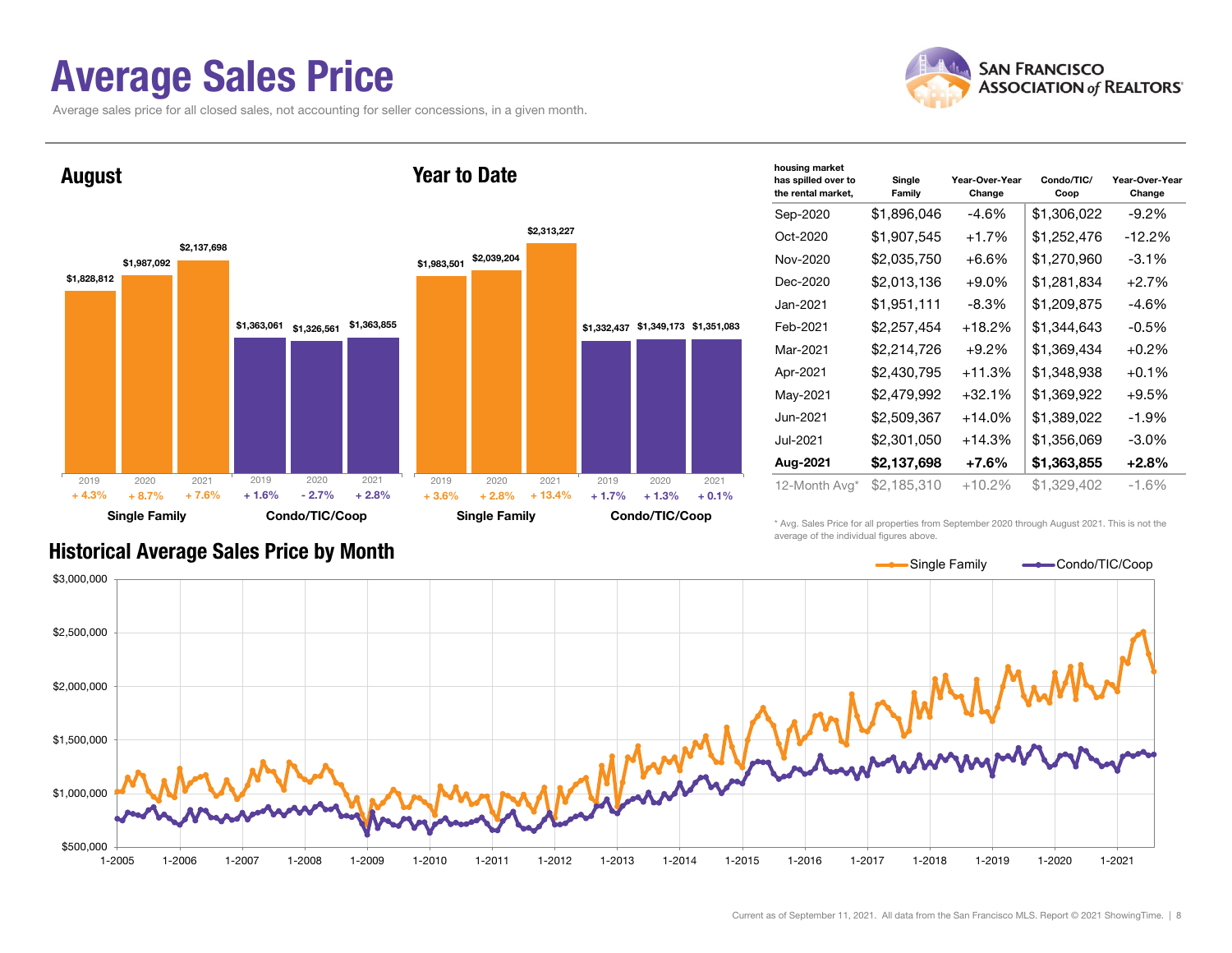#### Days on Market Until Sale

Average number of days between when a property is listed and when an offer is accepted in a given month.





| housing market<br>has spilled over to<br>the rental market, | Single<br>Family | Year-Over-Year<br>Change | Condo/TIC/<br>Coop | Year-Over-Year<br>Change |
|-------------------------------------------------------------|------------------|--------------------------|--------------------|--------------------------|
| Sep-2020                                                    | 25               | $-7.4%$                  | 45                 | $+32.4%$                 |
| Oct-2020                                                    | 27               | $+22.7%$                 | 41                 | $+41.4%$                 |
| Nov-2020                                                    | 33               | $+37.5%$                 | 50                 | $+51.5%$                 |
| Dec-2020                                                    | 35               | $+16.7%$                 | 62                 | $+29.2%$                 |
| Jan-2021                                                    | 37               | $+2.8%$                  | 70                 | $+14.8%$                 |
| Feb-2021                                                    | 30               | $+20.0\%$                | 62                 | $+121.4%$                |
| Mar-2021                                                    | 23               | $+9.5%$                  | 45                 | $+66.7%$                 |
| Apr-2021                                                    | 19               | $-5.0\%$                 | 45                 | $+40.6%$                 |
| May-2021                                                    | 18               | $-25.0\%$                | 36                 | $-10.0\%$                |
| Jun-2021                                                    | 17               | $-34.6%$                 | 35                 | $+2.9\%$                 |
| Jul-2021                                                    | 19               | $-24.0\%$                | 40                 | $+5.3%$                  |
| Aug-2021                                                    | 24               | $0.0\%$                  | 41                 | $+2.5%$                  |
| 12-Month Avg*                                               | 25               | $-0.0\%$                 | 46                 | $+26.6%$                 |

\* Days on Market for all properties from September 2020 through August 2021. This is not the average of the individual figures above.



#### Historical Days on Market Until Sale by Month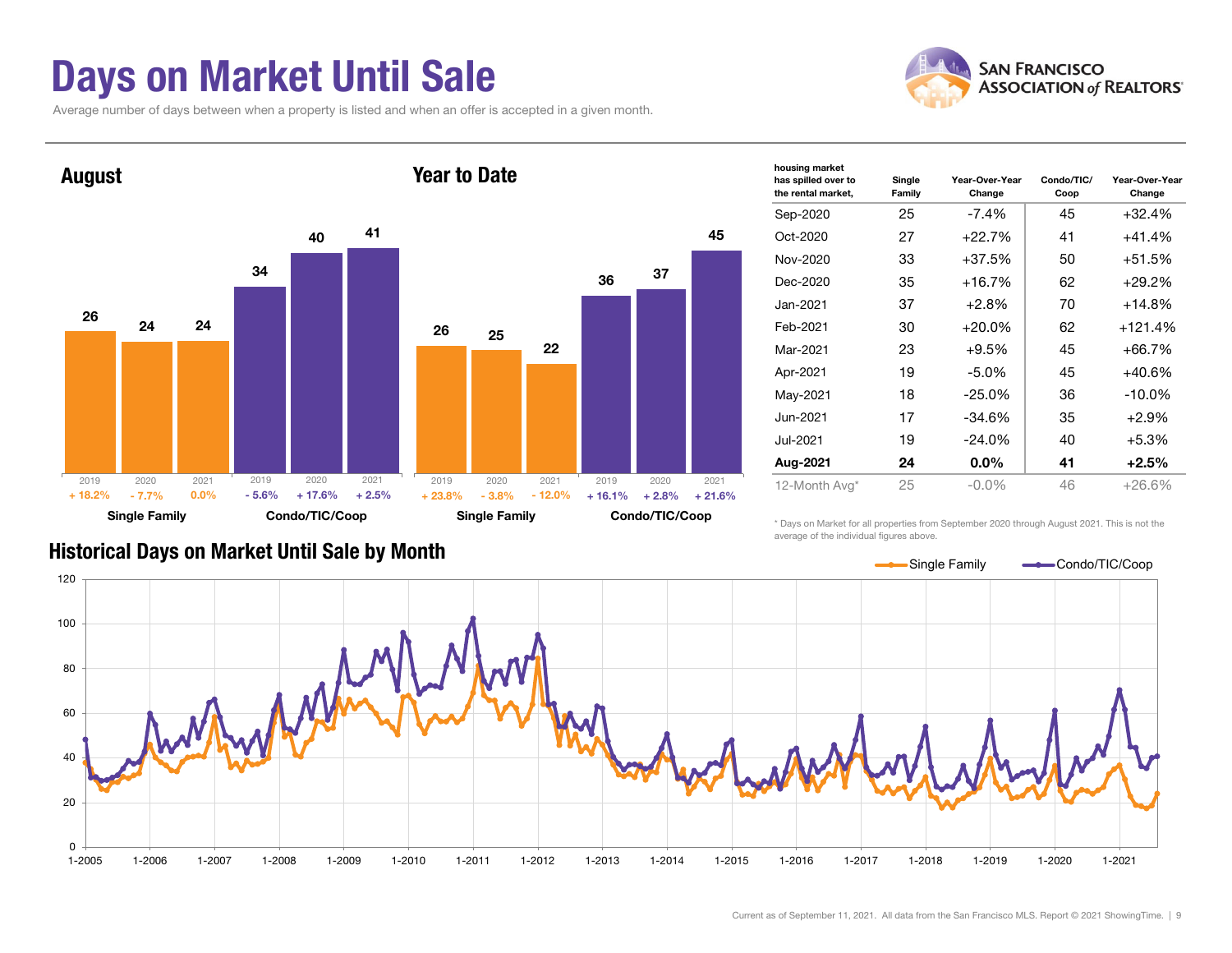### Inventory of Active Listings

The number of properties available for sale in active status at the end of a given month.

![](_page_9_Picture_2.jpeg)

![](_page_9_Figure_3.jpeg)

#### Historical Inventory of Active Listings by Month

average of the individual figures above.

![](_page_9_Figure_6.jpeg)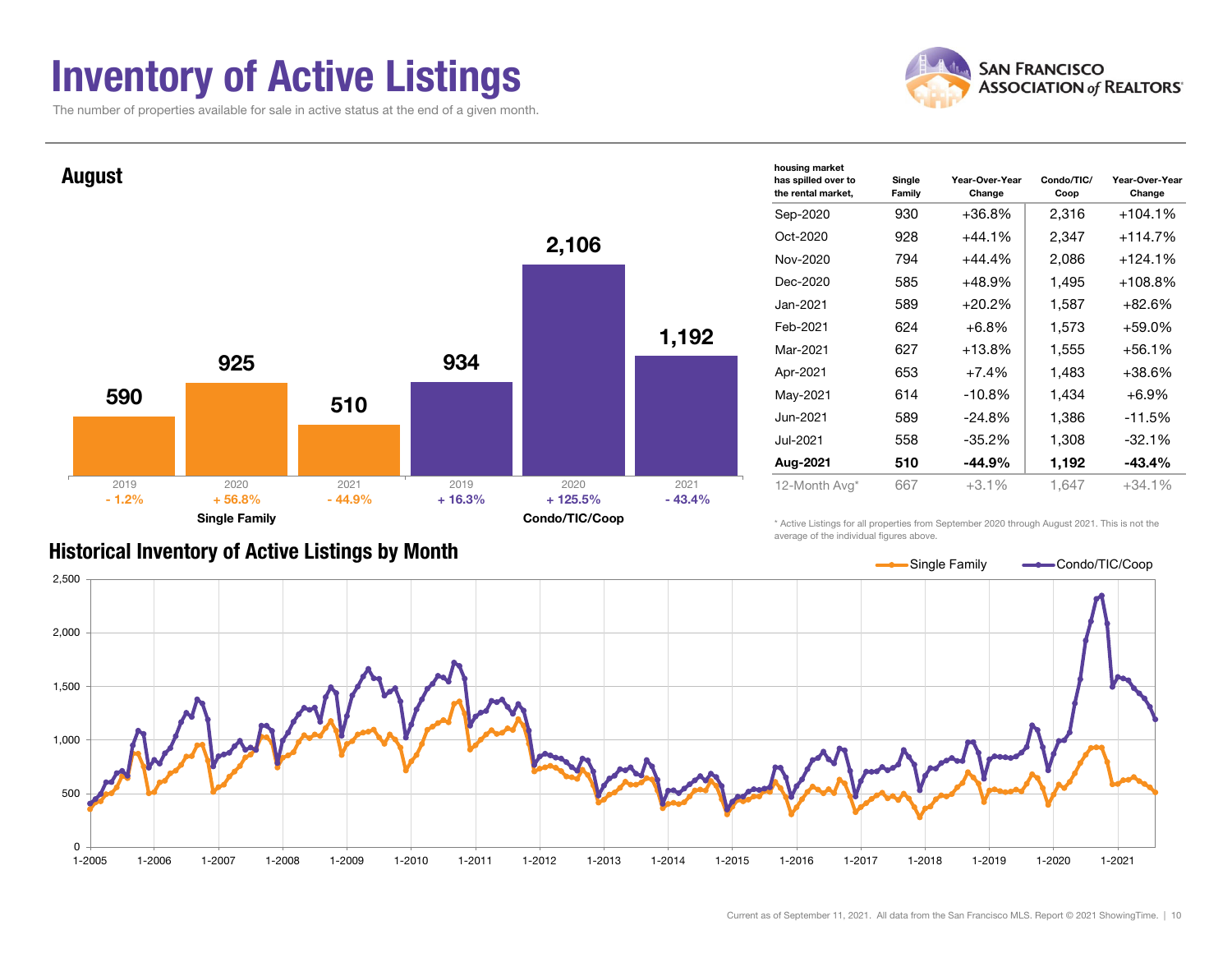### % of Properties Sold Over List Price

**SAN FRANCISCO ASSOCIATION of REALTORS'** 

Percentage found when dividing the number of properties sold by properties sold over its original list price, not accounting for seller concessions.

![](_page_10_Figure_3.jpeg)

| housing market<br>has spilled over to<br>the rental market, | Single<br>Family | Year-Over-Year<br>Change | Condo/TIC/<br>Coop | Year-Over-Year<br>Change |
|-------------------------------------------------------------|------------------|--------------------------|--------------------|--------------------------|
| Sep-2020                                                    | 65.0%            | $-12.8%$                 | 34.4%              | -41.4%                   |
| Oct-2020                                                    | 67.5%            | $-16.0%$                 | 42.8%              | $-33.8%$                 |
| Nov-2020                                                    | 61.6%            | $-20.2%$                 | 32.8%              | $-49.2%$                 |
| Dec-2020                                                    | 62.9%            | -7.9%                    | 28.6%              | $-38.8%$                 |
| Jan-2021                                                    | 58.3%            | $-6.9\%$                 | 21.6%              | -33.5%                   |
| Feb-2021                                                    | 68.1%            | $-7.1\%$                 | 35.3%              | -44.4%                   |
| Mar-2021                                                    | 74.1%            | $-5.2\%$                 | 42.9%              | $-28.7%$                 |
| Apr-2021                                                    | 76.1%            | $+8.7\%$                 | 45.1%              | $-24.6%$                 |
| May-2021                                                    | 79.7%            | $+26.1%$                 | 53.7%              | +27.6%                   |
| Jun-2021                                                    | 82.4%            | +49.3%                   | 54.5%              | +75.2%                   |
| Jul-2021                                                    | 83.2%            | $+28.6%$                 | 55.7%              | $+25.5%$                 |
| Aug-2021                                                    | 84.1%            | $+27.8%$                 | 55.6%              | +62.6%                   |
| 12-Month Avg                                                | 72.4%            | $+3.4\%$                 | 43.2%              | $-15.4%$                 |

#### Historical % of Properties Sold Over List Price by Month

\* % of Properties Sold Over List Price for all properties from September 2020 through August 2021. This is not the average of the individual figures above.

![](_page_10_Figure_7.jpeg)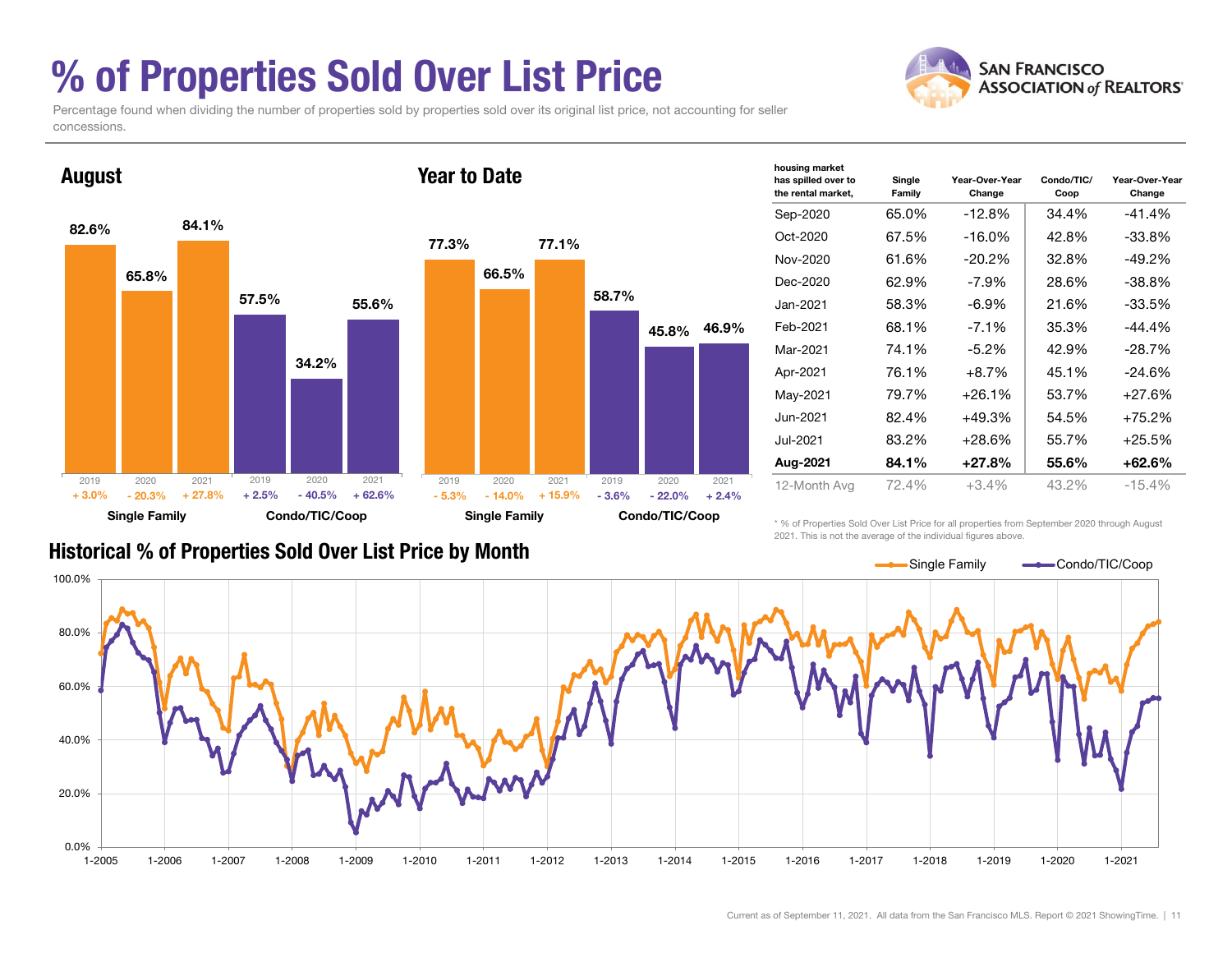### % of List Price Received

![](_page_11_Picture_1.jpeg)

Percentage found when dividing a property's sales price by its most recent list price, then taking the average for all properties sold in a given month, not accounting for seller concessions.

![](_page_11_Figure_3.jpeg)

| housing market<br>has spilled over to<br>the rental market, | Single<br>Family | Year-Over-Year<br>Change | Condo/TIC/<br>Coop | Year-Over-Year<br>Change |
|-------------------------------------------------------------|------------------|--------------------------|--------------------|--------------------------|
| Sep-2020                                                    | 106.8%           | $-5.2\%$                 | 100.2%             | -4.5%                    |
| Oct-2020                                                    | 108.1%           | $-4.8%$                  | 101.3%             | -4.3%                    |
| Nov-2020                                                    | 106.0%           | $-5.3%$                  | 100.2%             | $-4.7\%$                 |
| Dec-2020                                                    | 106.0%           | $-3.5%$                  | 99.3%              | $-3.6\%$                 |
| Jan-2021                                                    | 105.3%           | $-1.6%$                  | 98.6%              | $-1.8%$                  |
| Feb-2021                                                    | 109.7%           | $-1.7%$                  | 100.7%             | $-4.3%$                  |
| Mar-2021                                                    | 112.2%           | $-1.7%$                  | 102.4%             | $-1.6%$                  |
| Apr-2021                                                    | 113.8%           | $+4.6%$                  | 103.7%             | $-1.5%$                  |
| May-2021                                                    | 116.8%           | $+10.4%$                 | 105.2%             | $+4.8%$                  |
| Jun-2021                                                    | 116.2%           | $+10.0\%$                | 105.3%             | $+5.4%$                  |
| Jul-2021                                                    | 118.4%           | $+11.7%$                 | 104.8%             | $+3.8%$                  |
| Aug-2021                                                    | 116.1%           | $+8.0\%$                 | 104.5%             | $+4.1%$                  |
| 12-Month Avg*                                               | 111.5%           | $+1.6\%$                 | 102.5%             | -0.6%                    |

Historical % of List Price Received by Month

\* % of List Price Received for all properties from September 2020 through August 2021. This is not the average of the individual figures above.

![](_page_11_Figure_7.jpeg)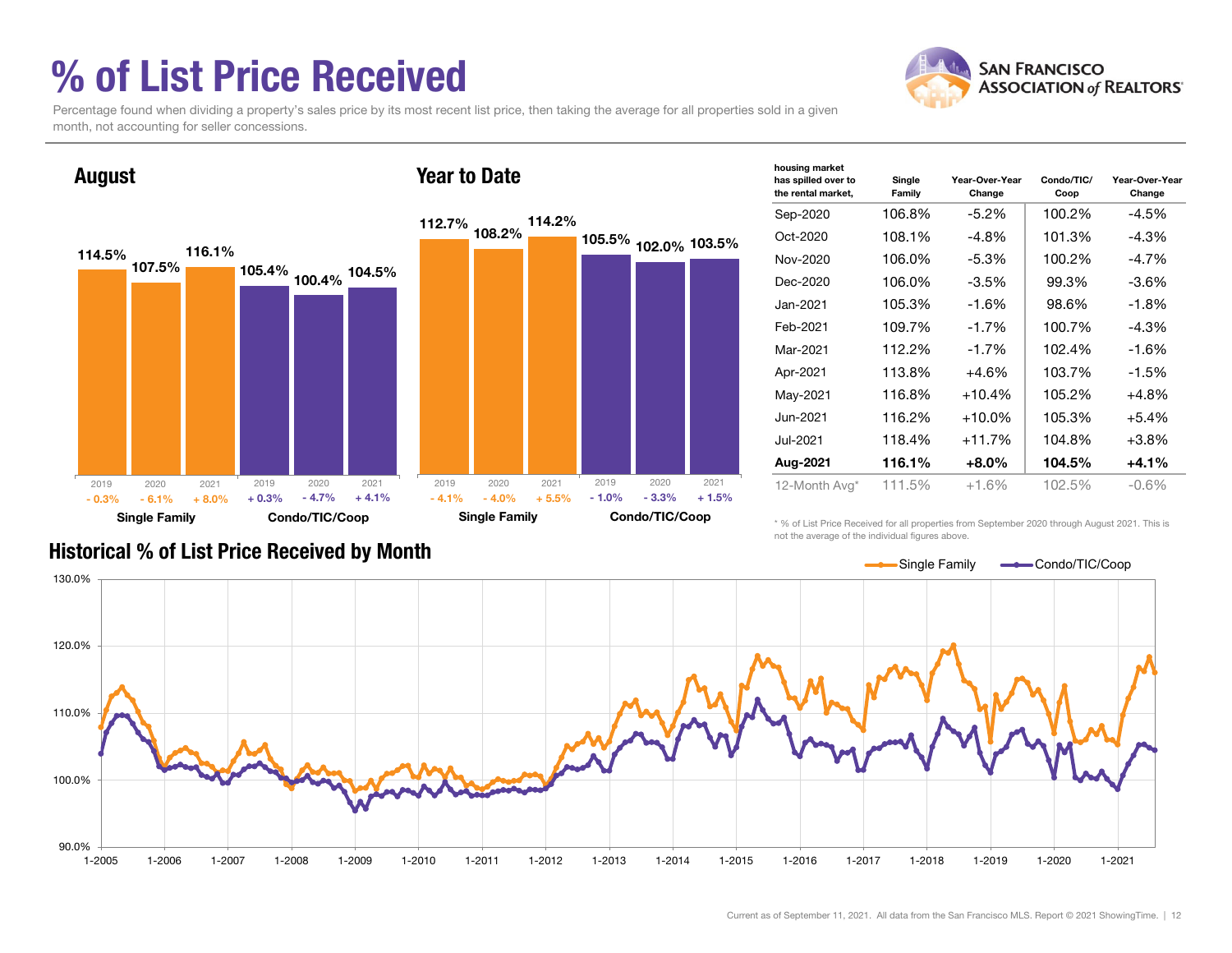## Housing Affordability Ratio

![](_page_12_Picture_1.jpeg)

This index measures housing affordability for the region. For example, an index of 120 means the median household income is 120% of what is necessary to qualify for the median-priced home under prevailing interest rates. A higher number means greater affordability.

Year to Date

![](_page_12_Figure_3.jpeg)

| Year to Date |                      |          |          |                |      |
|--------------|----------------------|----------|----------|----------------|------|
|              |                      |          | 53       | 55             | 55   |
|              |                      |          |          |                |      |
| 34           | 35                   | 31       |          |                |      |
|              |                      |          |          |                |      |
|              |                      |          |          |                |      |
|              |                      |          |          |                |      |
|              |                      |          |          |                |      |
| 2019         | 2020                 | 2021     | 2019     | 2020           | 2021 |
| $+9.7%$      | $+2.9%$              | $-11.4%$ | $+12.8%$ | $+3.8%$        | 0.0% |
|              | <b>Single Family</b> |          |          | Condo/TIC/Coop |      |

| has spilled over to<br>the rental market, | Single<br>Family | Year-Over-Year<br>Change | Condo/TIC/<br>Coop | Year-Over-Year<br>Change |
|-------------------------------------------|------------------|--------------------------|--------------------|--------------------------|
| Sep-2020                                  | 35               | $0.0\%$                  | 57                 | $+18.8%$                 |
| Oct-2020                                  | 36               | $+5.9\%$                 | 59                 | +20.4%                   |
| Nov-2020                                  | 35               | +2.9%                    | 59                 | +13.5%                   |
| Dec-2020                                  | 37               | 62                       | +19.2%             |                          |
| Jan-2021                                  | 36               | $-2.7%$                  | 63                 | +14.5%                   |
| Feb-2021                                  | 33               | $-2.9%$                  | 53                 | $+3.9%$                  |
| Mar-2021                                  | 32               | $-3.0\%$                 | 52                 | $+6.1%$                  |
| Apr-2021                                  | 31               | $-8.8\%$                 | 55                 | $+7.8%$                  |
| May-2021                                  | 30               | $-14.3%$                 | 54                 | $-8.5%$                  |
| Jun-2021                                  | 28               | $-12.5%$                 | 52                 | $-3.7\%$                 |
| Jul-2021                                  | 30               | $-14.3%$                 | 55                 | $+3.8%$                  |
| Aug-2021                                  | 30               | $-14.3%$                 | 57                 | $+1.8%$                  |
| 12-Month Avg*                             | 33               | $-13.4%$                 | 35                 | $+8.9%$                  |

housing market

\* Affordability Ratio for all properties from September 2020 through August 2021. This is not the average of the individual figures above.

![](_page_12_Figure_7.jpeg)

#### Historical Housing Affordability Ratio by Month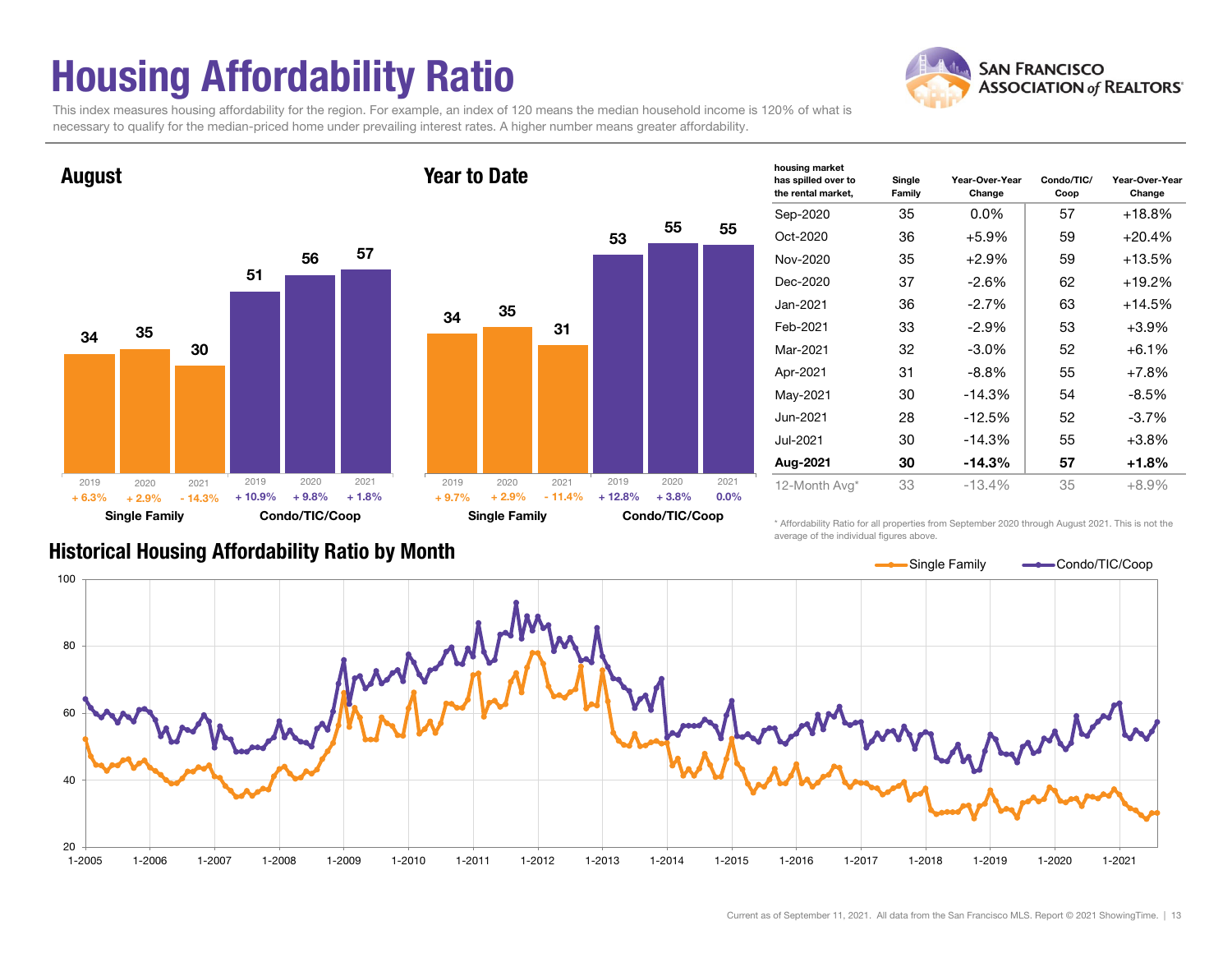### Months Supply of Inventory

![](_page_13_Picture_1.jpeg)

The inventory of homes for sale at the end of a given month, divided by the average monthly pending sales from the last 12 months.

![](_page_13_Figure_3.jpeg)

#### Historical Months Supply of Inventory by Month

\* Months Supply for all properties from September 2020 through August 2021. This is not the average of the individual figures above.

![](_page_13_Figure_6.jpeg)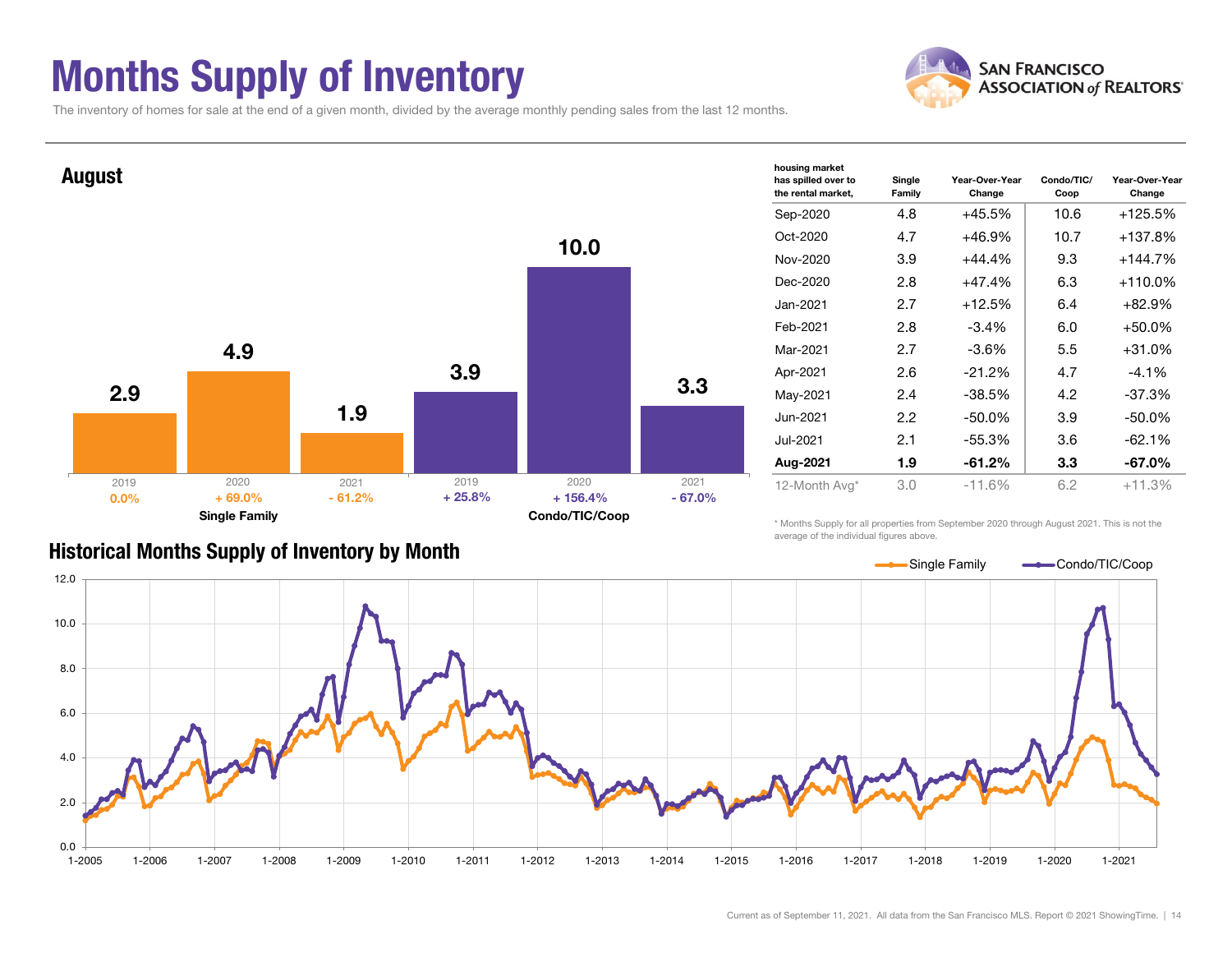### All Properties Activity Overview

Key metrics by report month and for year-to-date (YTD) starting from the first of the year.

![](_page_14_Picture_2.jpeg)

![](_page_14_Figure_3.jpeg)